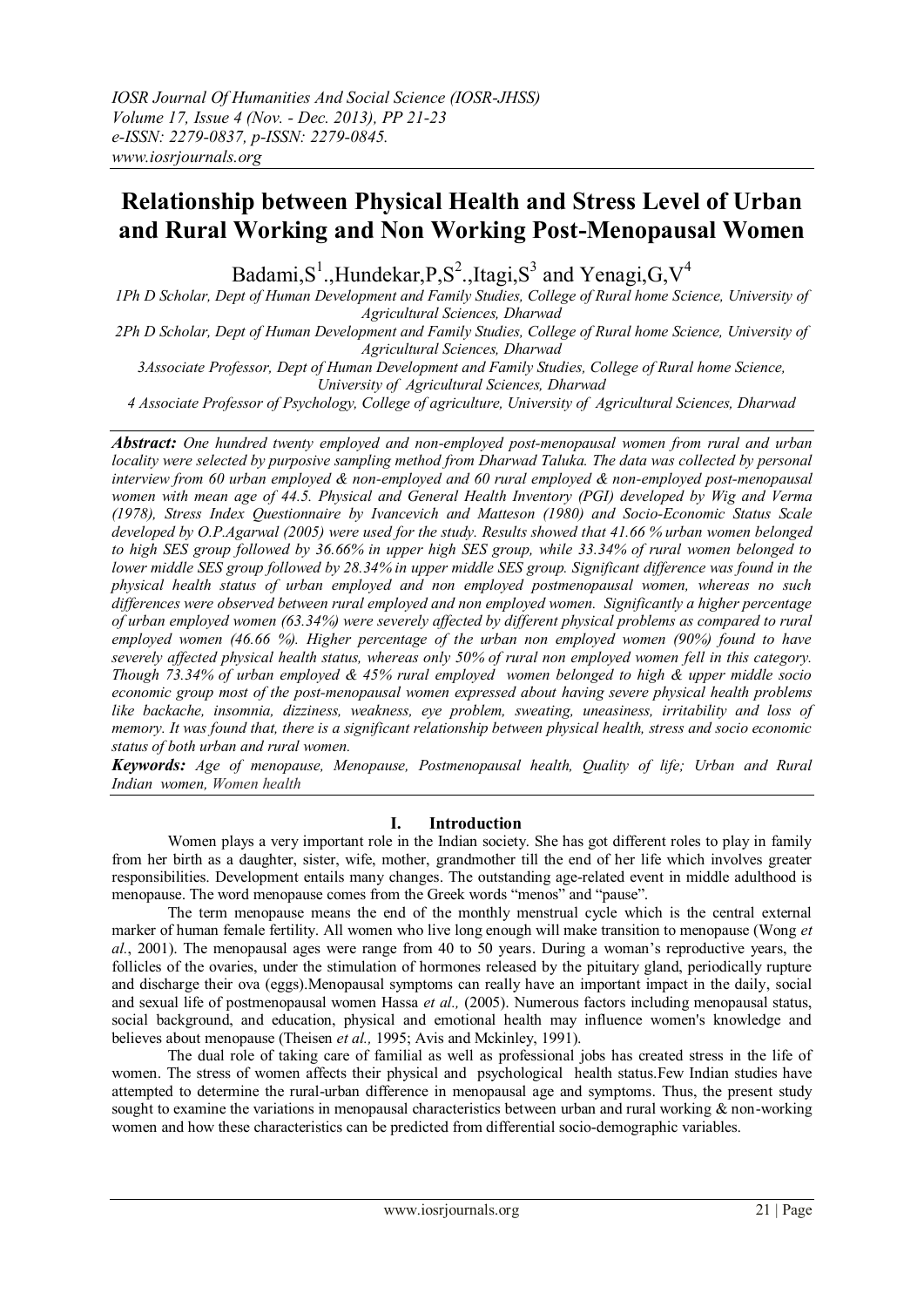## **II. Methodology**

A descriptive study was conducted during 2013 in urban and rural areas of Dharwad city. A randomised population of total 120 women who had attained menopause. The information was collected from the women who had completed at least 5 years of menopausal period. Urban non working population comprise of 30 respondent taken from the Sandankeri area of Dharwad city while same number of rural non working women from Yattingudda village, Dharwad. Whereas, the urban and rural employed women 30 each were selected from University of Agricultural science, campus Dharwad. A pre-designed questionnaire was distributed to participants except for the illiterate. Respondents were asked to fill the questionnaire without leaving any question and, personal interview method was used to collect the required information from illiterate. General information pretested schedule consisted of items to elicit auxiliary information of the subjects regarding age, gender, family composition and health. Socio Economic Status Scale (Aggarwal *et al.,* 2005) was employed to assess the SES of the family, Physical and General Health, PGI (Wig and Verma 1978) scale was used to assess the general physical health status of post menopausal women and Stress Index Questionnaire (Ivancevich and Matteson, 1980) was used to assess the general stress level of post menopausal women from both rural and urban area. Karl Pearson's correlation coefficient analysis was carried out to assess the degree of relationship between physical, stress and socio-economic status.

## **III. Results And Discussion**

**Table 1** shows that most of the respondents of both urban and rural women perceived that they were having severe health problems like backache, insomnia, dizziness, weakness, eye problem, sweating, uneasiness, irritability, loss of memory. Significant difference in the health status was observed between the urban working and non working postmenopausal women. Whereas there was no significant difference was observed between rural working and non working postmenopausal women. Higher per centage (90%) of the urban non working women's health was severely affected and 63.34% of the urban working women's health was severely affected. Whereas only 46.66% of the rural working women's health was severely affected and 50% of the rural non working women's health was severely affected. While 15% of the rural non working women's health was mildly affected. These findings are in agreement with the inferences drawn in the studies of Christian et.al (2011), Nagar and Dave(2005) and Sharma et.al(2007)

**Table 2** illustrates significant correlation between the aspects such as physical health, stress and socio economic status of the post menopausal women. Physical health condition of women was negatively correlated with stress and showed positive relationship with socio economic status. So we can say that, as the physical health of women improves, the stress in her daily life will get decreases and increased economic status of post menopausal women makes her physically fit. Noticeably it was found that, increased socio economic status of women lead to increased stress level. It might be due to the selection of highly earning samples for the study such as, University professors form the urban and labourers as well as assistants working in the university who were belonged to the rural locality. These findings are in agreement with the inferences drawn in the studies Sengupta and Srinivasan(2010).

## **IV. Conclusion**

The present study revealed mean age at menopause to be 48 years. Most frequent menopausal symptoms were back pain, irritation of the eye, insomnia, fatigue and lack of energy followed by headache, hot flushes, cold sweats, and cold hand and feet. Analysis demonstrated that working women had a better menopausal age, specific quality of life in comparison with their non-working counterpart. The findings were in close agreement with other studies. The poor quality of life among non-working group of women was likely to be associated with their lack of economic independence, which reduces the possibility of availing health-care services. In rural areas, women have more limited access to food, education and medical care, and increased physical and mental health risk because of the existence of gender-based social, cultural and economic inequalities; however. It was found that women reported wide range of problems, both physical and psychological such as backache, uneasiness, profuse perspiration, fatigue, increased headache, hot flushes and sleep disturbances during the menopausal period. In addition to it, the factors affecting the differential perceptions need to be investigated in order to understand the phenomenon of menopause better and use the understanding to promote the well being of women concerned.